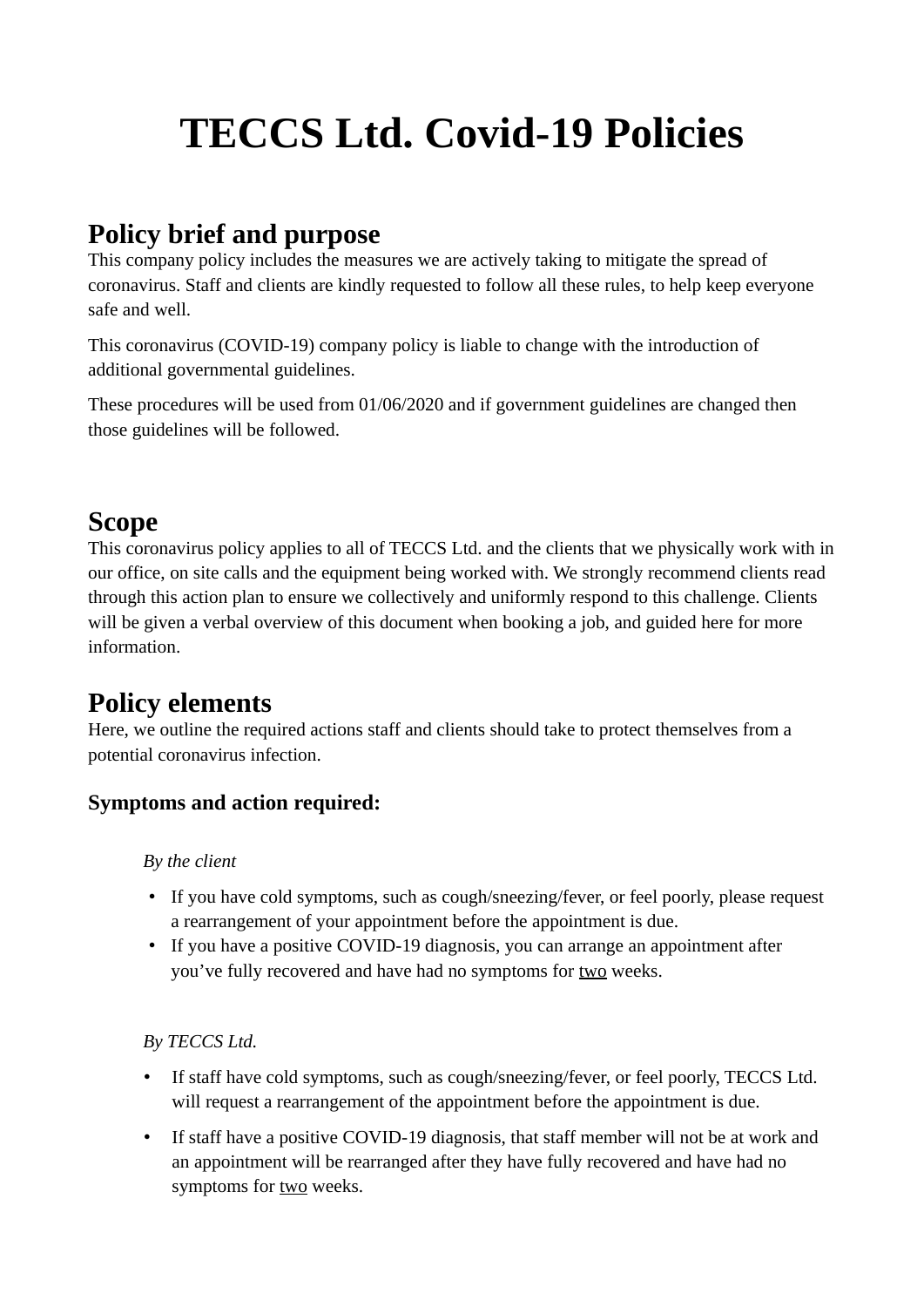## **Cleaning, handwashing and hygiene procedures**

TECCS Ltd. will be doing the following in accordance with guidelines from the government to follow social distancing and help protect staff and clients.

#### *For collection / drop-off of devices*

- A strong cardboard box with plastic on the bottom will be used and placed on the doorstep (70% rubbing alcohol will be used to clean the plastic).
- Staff member will move to allow 2 metres distance.
- Device(s) will be placed in the box by the client.
- Paperwork will be filled in and left with the box to be signed by the client (using own pen if possible).
- All items will be then taken to the car following social distancing.
- Staff member will use hand sanitiser to clean their hands.
- All items to be returned will be cleaned with 70% rubbing alcohol to the best of TECCS Ltd.'s abilities before being returned. A strong cardboard box with plastic on the bottom will be used and placed on the doorstep (70% rubbing alcohol will be used to clean the plastic).
- Items will not be touched after cleaning for return by staff.
- Hand sanitiser will be used to clean hands before handling the box
- Your receipt will be emailed to you if one is required.

#### *Client equipment when at the office*

- When client items are back at the office, they will be cleaned with 70% alcohol to the best of TECCS Ltd.'s abilities, to avoid as much risk of infection as possible.
	- on laptops this will include screen, keyboard trackpad, all the housing and the power adaptor
	- on desktops this will mean the outside of the case
	- on other devices cleaning will be done as required.

#### *Staff when needing to enter a client's property*

TECCS Ltd. is committed to the safety of staff and clients. Fixing equipment on site is only going to be available at the discretion of TECCS Ltd. and the staff member involved and if deemed required.

• A strict 2 metres social distancing measure will be required where available.